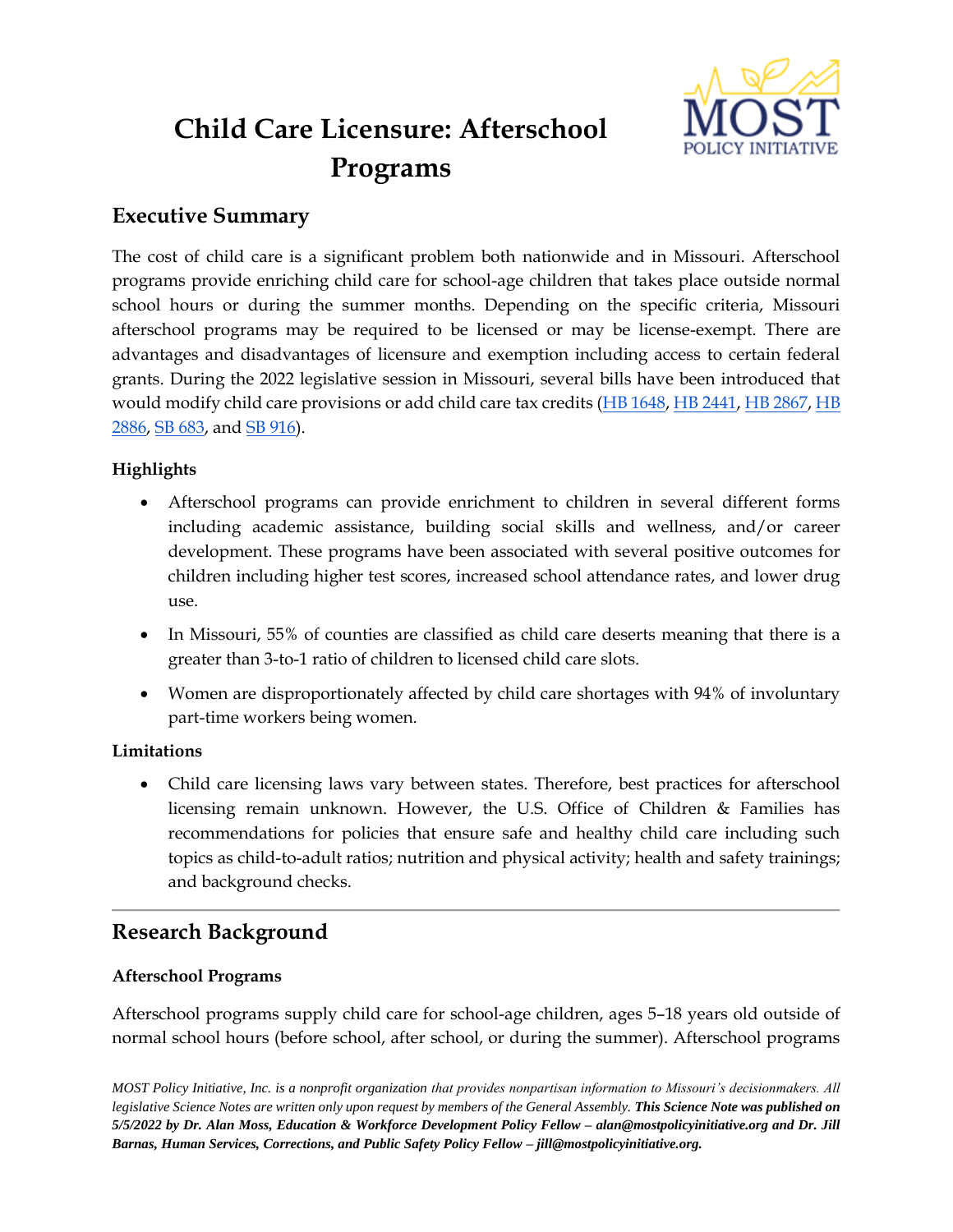provide enrichment to children in several different forms including academic assistance, building social skills and wellness, and/or career development. Some afterschool programs provide more comprehensive enrichment including academic assistance beyond basic homework help such as reading and math development.<sup>1</sup> These comprehensive afterschool programs also provide family engagement and are eligible for certain federal funds such as 21st Century Community Learning Centers [\(21st CCLC\)](https://oese.ed.gov/offices/office-of-formula-grants/school-support-and-accountability/21st-century-community-learning-centers/) grants. Afterschool programs are typically based in schools or in community-based organizations. Many afterschool programs are community-specific organizations and some, such as the Boys & Girls Club and YMCA, are nationwide nonprofits with local chapters throughout the United States. High-quality afterschool programs have been associated with several positive outcomes for children including higher test scores, increased school attendance rates, and lower drug use.<sup>2</sup>

# Child Care & Workforce Development

In addition to providing enrichment, afterschool programs also provide a safe place for children during parents' working hours, which commonly extend past normal school hours. Child care access is an important factor in workforce participation and can have broader effects on the economy. In 2016, 21,000 parents in Missouri were estimated to have quit a job, not taken a job, or greatly changed their job because of child care access difficulties.<sup>3</sup> This number has likely increased due to child care shortages exacerbated by the COVID-19 pandemic which forced child care facilities around the country to close.

In Missouri, 55% of counties are classified as child care deserts meaning that there is a greater than 3-to-1 ratio of children to licensed child care slots.<sup>4</sup> Women are disproportionately affected by child care shortages with 94% of involuntarily part-time workers being women.<sup>5</sup> Programs like the federal Child Care Development Fund, which provides child care assistance to lowincome people, have been shown to increase the probability that working mothers can stay in the workforce.<sup>6</sup> Reports on afterschool programs in [Georgia,](http://www.afterschoolga.org/wp-content/uploads/2018/05/Investing-in-Georgias-Youth-FINAL-High-Resolution-1.pdf) [Kansas,](https://www.ncsl.org/Portals/1/Documents/educ/Kansas_ROI_Report.pdf) and [Vermont](https://www.ncsl.org/Portals/1/Documents/educ/Vermont_Afterschool_ROI.pdf) have been stated to have a positive economic return on investments for each state.

#### **Afterschool Program Regulations**

# Licensed and License-Exempt Afterschool Programs

There are three categories of child care in Missouri 1) *Family Child Care Home* which can be up to ten children, 3) *Group Child Care Home* which can range from 11–20 children in an area separate from the provider's living space, and 3) *Child Care Center* which can be for larger numbers of children and must be separate from the provider's living space. Afterschool programs are licensed using the regulations for Group Child Care Homes and Child Care Centers [\(5 CSR 25-](https://www.sos.mo.gov/CMSImages/AdRules/csr/current/5csr/5c25-500.pdf) [500\)](https://www.sos.mo.gov/CMSImages/AdRules/csr/current/5csr/5c25-500.pdf). To be licensed, providers must complete an online orientation, submit an application including related-documents, and be inspected to prove that they comply with a comprehensive set of regulations. Exemptions from specific rules, called variances, may be requested by child care providers [\(5 CSR 25-500.230\)](https://www.sos.mo.gov/CMSImages/AdRules/csr/current/5csr/5c25-500.pdf). Certain categories of afterschool programs (listed below) are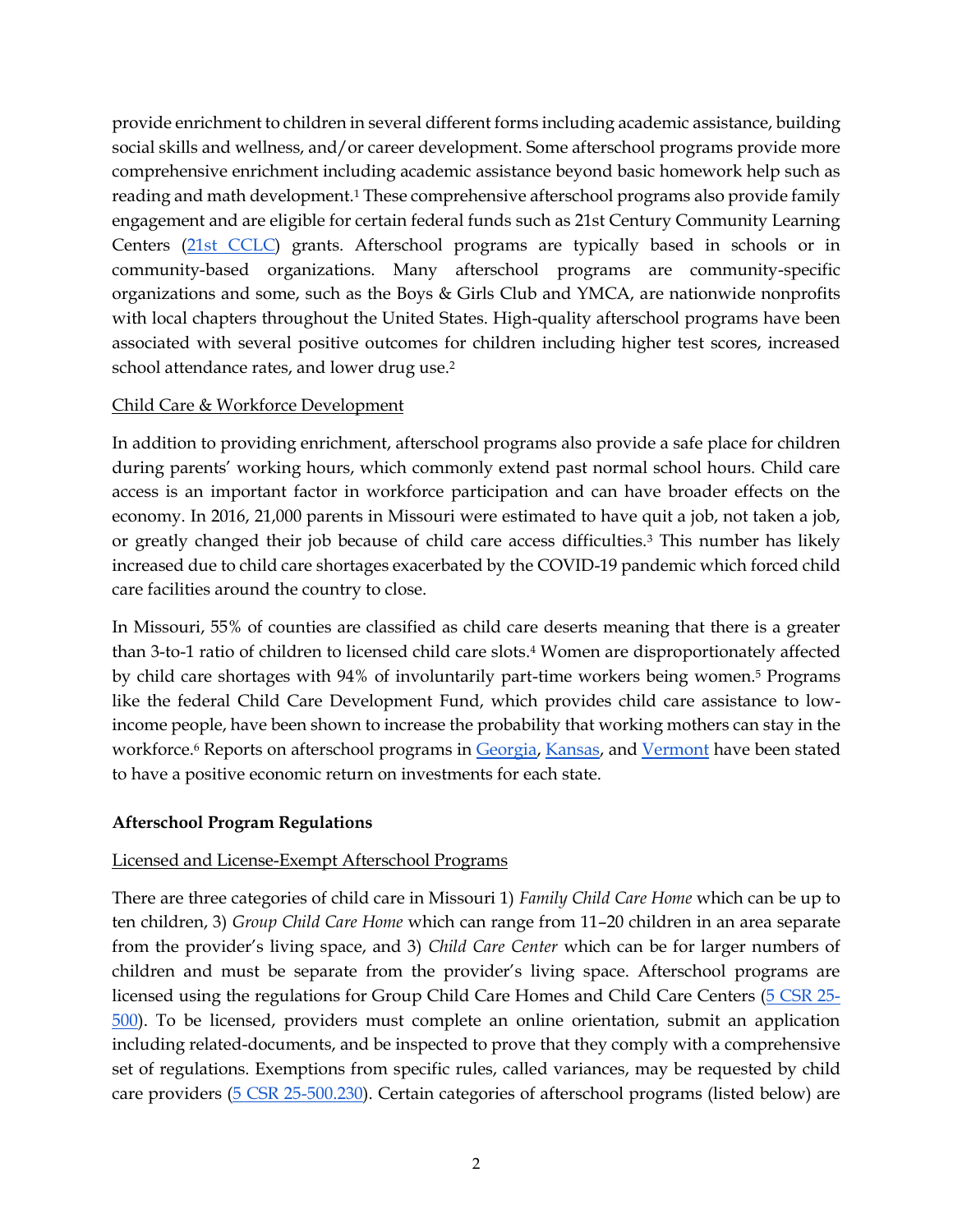exempt from being licensed by the state of Missouri. However, if these organizations hire outside groups to provide child care services, then the outside groups may not be exempt from licensing. Additionally, school buildings are exempt from certain physical requirements for child care programs.

License-Exempt Groups in Missouri [\(RSMo 210.211\)](https://revisor.mo.gov/main/OneSection.aspx?section=210.211&bid=48796&hl=)

- Religious Organizations: Religious child care facilities are required to have [Notices of](https://dese.mo.gov/media/pdf/mo500-3294-religious-organization-child-care-facility-notice-parental-responsibility)  [Parental Responsibility](https://dese.mo.gov/media/pdf/mo500-3294-religious-organization-child-care-facility-notice-parental-responsibility) on file that have been signed by the parents of attending children.
- School Systems
- Hospitals and Health Care Facilities
- Neighborhood Youth Development Programs: Examples include the Boys & Girls Club, 4-H, and YMCA. Must be affiliated with "national congressionally chartered organization's standards under [Title 36, Public Law 105-225](https://www.govinfo.gov/app/details/PLAW-105publ225#:~:text=Full%20Title-,An%20act%20to%20revise%2C%20codify%2C%20and%20enact%20without%20substantive%20change,Ceremonies%2C%20and%20Organizations)" [RSMo210.278.](https://revisor.mo.gov/main/OneSection.aspx?section=210.278)
- Summer Camps: Only exempt from May to September.
- Businesses: If they provide child care for less than four hours while parents are on site (e.g., IKEA Småland).

In response to reducing cases of child abuse and neglect, the Missouri legislature added requirements to license-exempt child care facilities including that they report their existence to the Department of Social Services, and that they must comply with certain requirements including fire, safety, and health inspections, background checks, and other information about the facility and its participants ( $\overline{HB}$  557 & HB 560). For more information about child abuse and neglect in childcare facilities, please see our Science Note, Childcare Facilities and License [Exemptions.](https://mostpolicyinitiative.org/science-note/childcare-facilities-and-license-exemptions/)

# Advantages and Disadvantages of Being License-Exempt

The same organization might run both licensed and license-exempt afterschool programs because there are advantages and disadvantages to being license-exempt. Some of the advantages of being exempt include being able to have 16- and 17-year-old child care personnel, and not having to comply with certain rules that may be relevant to very young children but not school-age children. License-exempt child care providers must still comply with certain [rules](https://www.sos.mo.gov/CMSImages/AdRules/csr/current/5csr/5c25-300.pdf) and must have an annual fire safety inspection along with a health and sanitation inspection. However, only licensed child care facilities are eligible for certain federal grants such as the School Age Community Grant (SAC) though [Missouri Child Care Relief](https://earlyconnections.mo.gov/child-care-relief-funds) funds are available for both licensed and license-exempt child care programs.

# Tiered System of Monitoring

Afterschool programs that receive certain competitive federal grants (21st CCLC and SAC) are subject to a tiered system of monitoring operated by DESE. This monitoring system focuses on potential fiscal waste and fraud. Combined, the two federal grant programs awarded over \$19 million dollars to afterschool programs in Missouri. Every grantee must submit a self-assessment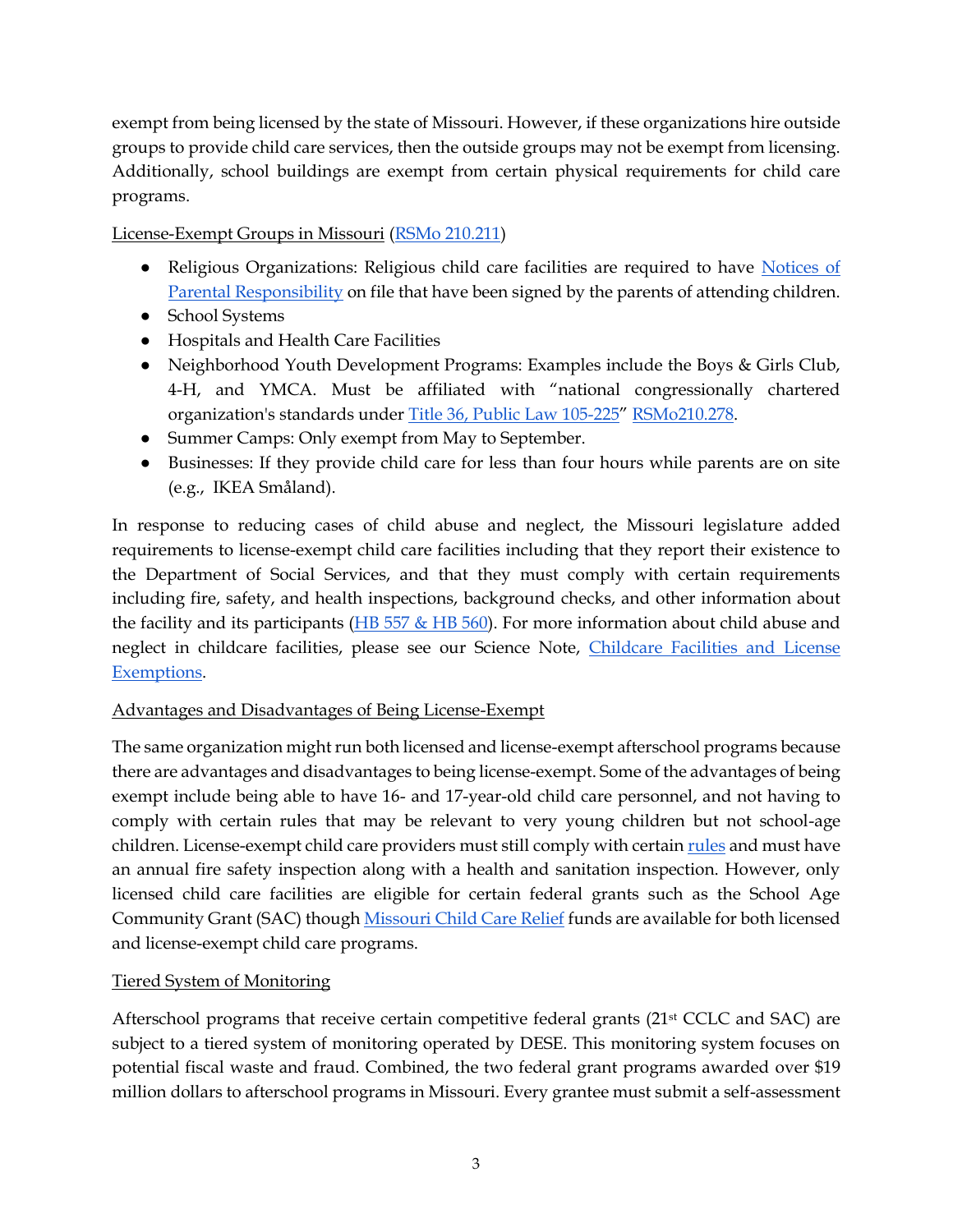to the Office of Childhood at DESE and have their records monitored. In addition, 10% will have phone monitoring and 10% will have on-site monitoring. Grantees will be selected for these additional monitoring measures based on a risk assessment. Currently, 77 organizations and school districts at 175 sites throughout Missouri received federal funding that qualified them for the tiered system of monitoring.<sup>7</sup>

#### Child Care Regulations in Other States

Child care regulations vary considerably <u>from state to state</u>.<sup>8</sup> Therefore, best practices for afterschool licensing remain unknown. However, the U.S. Office of Children & Families has recommendations for policies that ensure safe and healthy child care including such topics as child-to-adult ratios, nutrition and physical activity, health and safety trainings, and background checks. Regulations specifically for school-age care have been implemented in at least 14 states [\(CA,](https://www.cdss.ca.gov/inforesources/letters-regulations/legislation-and-regulations/community-care-licensing-regulations/child-care) [CO,](https://www.colorado.gov/pacific/sites/default/files/12%20CCR%202509-8-Child%20Care%20Facility%20Licensing-Regulation-May%202019.pdf) [HI,](https://humanservices.hawaii.gov/bessd/files/2013/01/HAR_17-896-Before-and-After-School-Child-Care-Facilities-Rules.pdf) [IN,](https://www.in.gov/fssa/carefinder/files/Rule4.7.pdf) [KS,](https://www.kdheks.gov/bcclr/regs/schoolage/School_Age_Programs_all_Sections.pdf) [NM,](https://regulations.justia.com/states/new-mexico/title-8/chapter-16/part-2/section-8-16-2-39/) [NY,](https://ocfs.ny.gov/programs/childcare/regulations/414-SACC.pdf) [ND,](https://www.legis.nd.gov/information/acdata/pdf/75-03-11.1.pdf) [OK,](http://www.okdhs.org/OKDHS%20Publication%20Library/14-05.pdf) [RI,](http://www.dcyf.ri.gov/licensing-child-care/documents/child-care-and-school-age-program-regulations-for-licensure.pdf) [SD,](https://dss.sd.gov/docs/childcare/licensing_handbook.pdf) [TX,](https://hhs.texas.gov/sites/default/files/documents/doing-business-with-hhs/provider-portal/protective-services/ccl/min-standards/chapter-744-school-age.pdf) [VT,](https://dcf.vermont.gov/sites/dcf/files/CDD/Docs/Licensing/AS_Regulations_Final.pdf) [WA\)](https://apps.leg.wa.gov/WAC/default.aspx?cite=110-305&full=true). Educational requirements for staff, health and safety trainings, and which programs are license-exempts are examples of other regulations that vary between states.<sup>9</sup>

#### **Funding for Afterschool Programs**

Funding specifically for afterschool programs in Missouri is substantially larger in FY2023 than in previous years because of \$20,000,000 provided from American Rescue Plan Act (ARPA) funding, under the current version of The Elementary and Secondary Education appropriations bill [HB 3002.](https://www.house.mo.gov/bill.aspx?bill=HB3002&year=2022&code=R) The appropriations bill also includes \$21,577,278 that would come from federal grants for afterschool funding and \$350,00 from the Missouri General Revenue. Other child care assistance programs are also funded mostly through federal block grants. Due to one-time APRA funding, there are large allocations for child care stabilization (\$444,140,749) and child care discretionary services (\$257,132,195) in the budget for FY2023 in Missouri. Additionally, there are allocations for child care subsidies (\$145,648,290) from federal block grants.

| <b>Bill Number</b> | <b>Bill Summary</b>                                                                                                                                                          |
|--------------------|------------------------------------------------------------------------------------------------------------------------------------------------------------------------------|
| HB 1648            | Allows public officials to use campaign funds for child care costs incurred while<br>campaigning or performing official duties.                                              |
| HB 2441            | Allows up to two children related to the operator of a licensed child care facility to<br>not be included in the total number of children allowed under the related license. |
| HB 2867            | Authorizes a tax credit for employers that assist employees with child care.                                                                                                 |
| HB 2886            | Authorizes a tax credit for employers that assist employees with child care.                                                                                                 |
| SB 683             | Contains several different provisions related to child care.                                                                                                                 |
| SB 916             | Adds day camps to list of license-exempt child care facilities.                                                                                                              |

| Appendix A. Child Care-Related Legislation Introduced in the 2022 Legislative Session in Missouri |  |  |
|---------------------------------------------------------------------------------------------------|--|--|
|                                                                                                   |  |  |